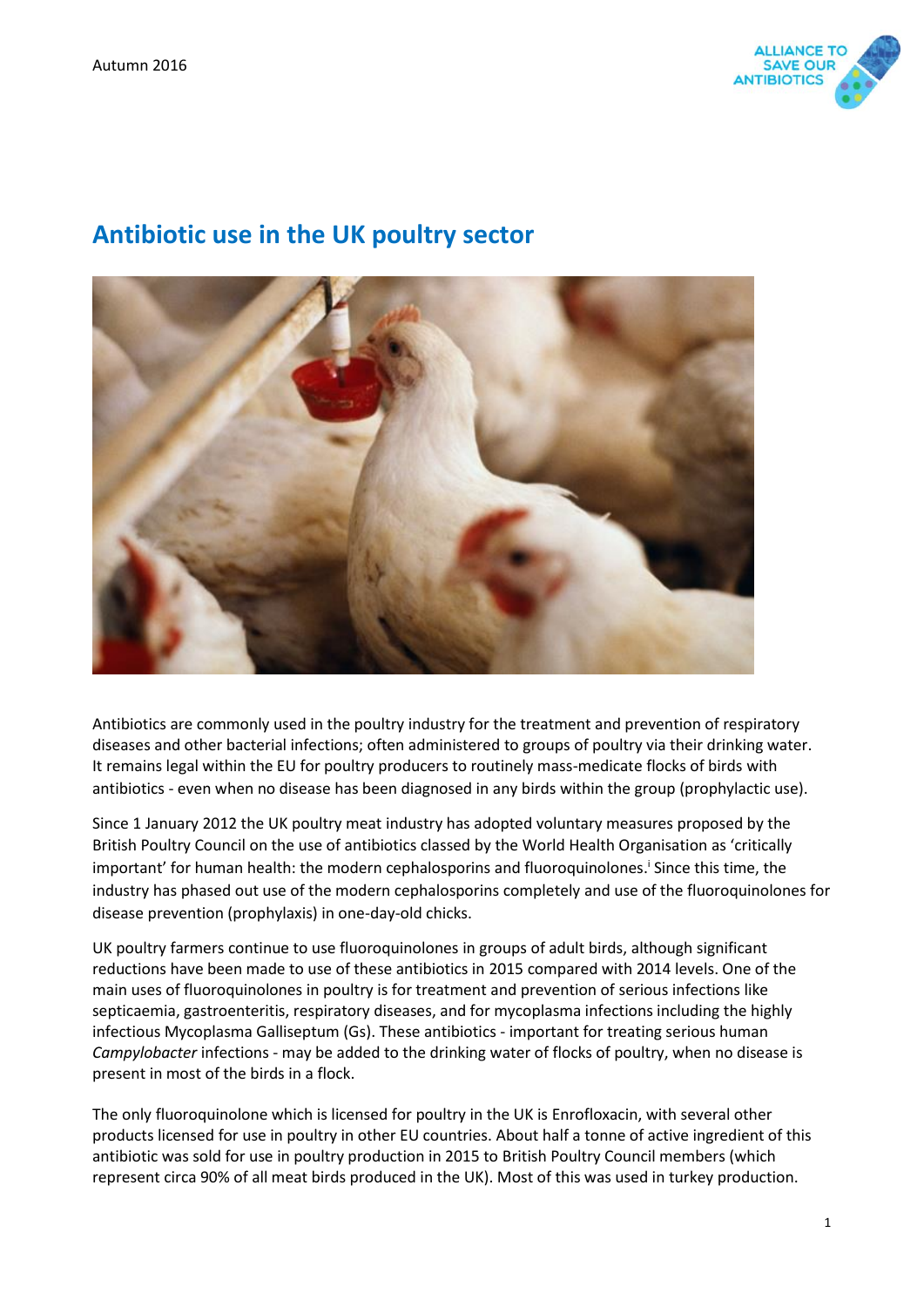

## **Progress in this sector**

Data collected and published in early 2016 by the British Poultry Council demonstrates that the industry has reduced overall antibiotic use by 44% between 2012 and 2015, and that use of fluoroquinolones by the poultry industry was significantly reduced by 48% in 2015 compared with 2014.<sup>ii</sup>

The overall reduction of antibiotic use in 2015 is a welcome development, in particular the reductions to use of fluoroquinolones, which are no longer used by British Poultry Council members as a first line treatment.

However, prior to this, use of these important antibiotics in the poultry industry had been steadily on the rise for a number of years, with the UK poultry meat sector reporting an increase in the use of fluoroquinolones from 2012-2014.<sup>iii</sup> Current use is therefore about 25% lower than in 2013.<sup>iv</sup>

## **Does this go far enough?**

Efforts to reduce overall antibiotic use in this sector have been very successful. However, the British Poultry Council members are still overusing antibiotics in comparison to poultry producers in other European countries.

The statistics published by the British Poultry Council suggest that, even without considering any of the antibiotics used in egg-layers or in game birds, British chicken and turkey farmers are using about 44 mg per kg of population correction unit (PCU; the European livestock unit), whereas in Denmark poultry farmers use about 21 mg/kg.<sup>v vi</sup> In Sweden, antibiotic use in poultry is even lower, with just 28 out of 3,191 broiler flocks receiving any antibiotics in 2015, and the average rate of use being below 1 mg/kg. Vii In Finland no antibiotics have been used on any broiler farm since 2010. Vill

These large differences suggest that much of the antibiotic use in British poultry farming is still unnecessary and avoidable. It is also having a large effect on the levels of antibiotic resistance in poultry: the graph below shows the results of harmonised testing for antibiotic resistance in E. coli from broilers. The graph shows that the levels of resistance are much lower in the Nordic countries than in all other countries, including the UK.<sup>ix</sup>



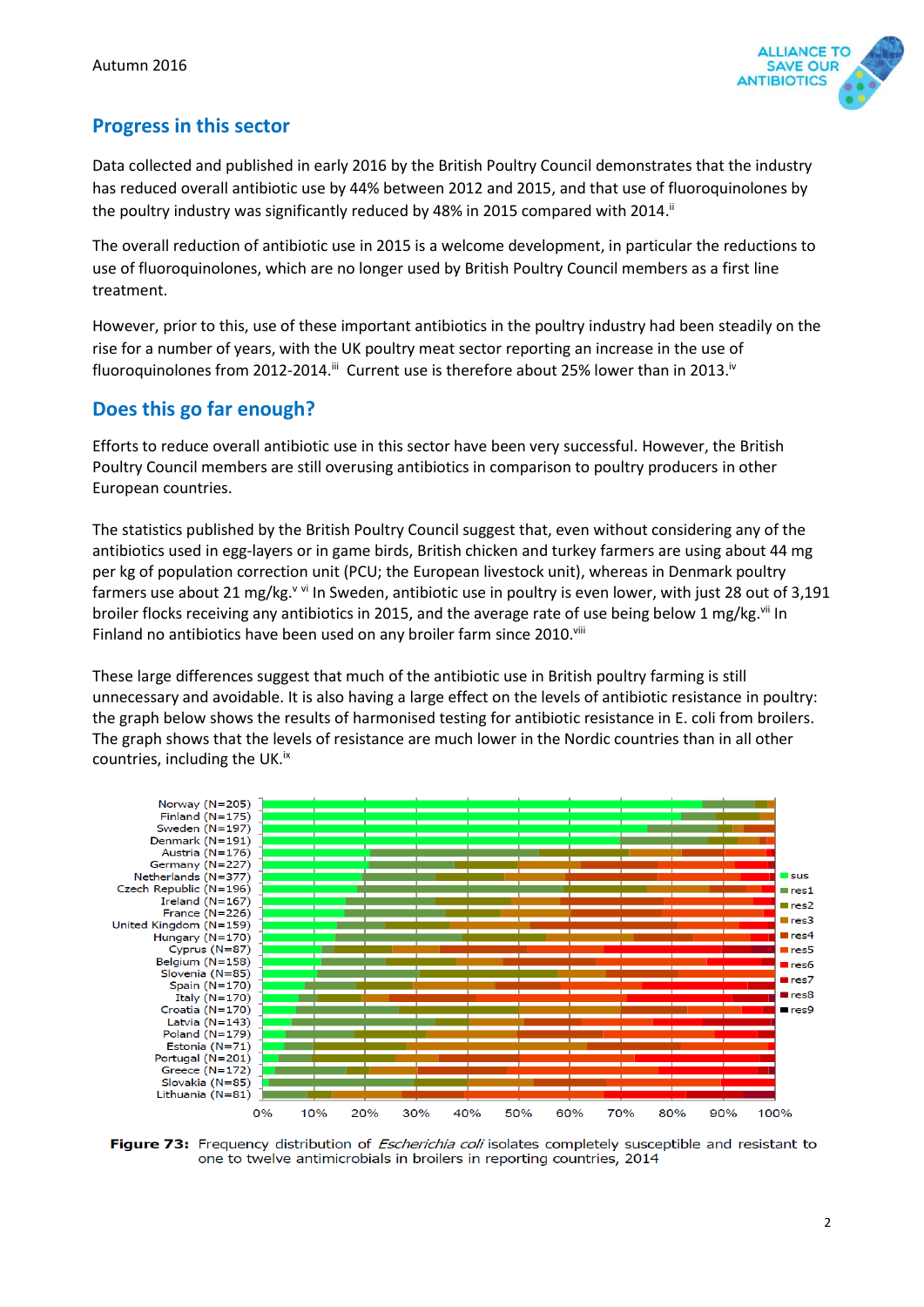

Despite the recent reductions to fluoroquinolone use by the poultry sector, resistance to these crucial drugs is increasing in both poultry and humans in the UK. Public Health England data shows that the resistance rate in human Campylobacter jejuni infections in England was 48% in 2015 - a record high.<sup>x</sup> In 2014, fluoroquinolone resistance in retail poultry meat also reached a record high of 49%.<sup>xi</sup> The UK's rising fluoroquinolone resistance rate in human Campylobacter is strongly linked to the use of these antibiotics in poultry.<sup>xii xiii</sup>

The European Food Safety Authority and the European Centre for Disease Prevention and Control have referred to the use of fluoroquinolones in poultry as "a compelling example of how antimicrobial resistance in food and animals may impact the availability of effective antimicrobial agents for treating severe human Campylobacter infections". Xiv According to the European Medicines Agency, for many of the listed indications for which fluoroquinolones are used, alternative treatments are available - although availability varies between different EU countries.<sup>xv</sup>

## **What more must be done?**

The UK poultry industry must build on the excellent progress made to date by working to phase out the use of fluoroquinolones entirely. Countries including the US, Australia, Denmark, Finland, Iceland, Norway and Sweden do not use fluoroquinolones in poultry due to concerns around human resistance. These countries have much lower levels of resistance in human Campylobacter infections than EU countries which continue to use the antibiotics in poultry.<sup>xvi</sup>

Routine preventative administration of antibiotics to groups of animals has already been banned or phased out in a number of European countries, including Sweden, the Netherlands and Denmark. These moves are in line with EU Commission's guidelines for the prudent use of antimicrobials in veterinary medicine, which state that routine prophylaxis must be avoided.<sup>xvii</sup>

Veterinarians should directly supervise metaphylactic antibiotic use, and regularly visit farms.

The Alliance to Save our Antibiotics is calling for:

- **A ban on the routine, preventative mass-medication of flocks of entirely healthy birds**
- **A ban on the use of fluoroquinolone antibiotics in poultry (including off-label use)**
- **A target for reducing antibiotic use in poultry to 20 mg/kg PCU within 5 years.**

### **Recommendations for action**

In consultation with wider representatives from the poultry industry, the Alliance to Save our Antibiotics has identified three potential measures to optimise animal welfare and immunity, mitigate the risk of zoonotic diseases and - ultimately - reduce the need for antibiotics in this sector:

#### **1) Reduce stocking densities**

*The crowding together of animals at high stocking densities can facilitate the spread of disease. xviiiIn*  addition, animals reared intensively may be more susceptible to infection due to immunosuppression<sup>xix</sup>. *The chronic stress induced by intensive production means the risk of infection is potentially greater in these systems, despite the risk of environmental exposure to bacteria for animals reared outdoors.*

*According to the SCAHAW Report, the stocking density should be no higher than 25kg/m2 (12.5 birds per square metre) 'for major welfare problems to be largely avoided'. Above 30 kg/m2 (15 birds per square metre) there is a 'steep rise in the frequency of serious problems'. xx*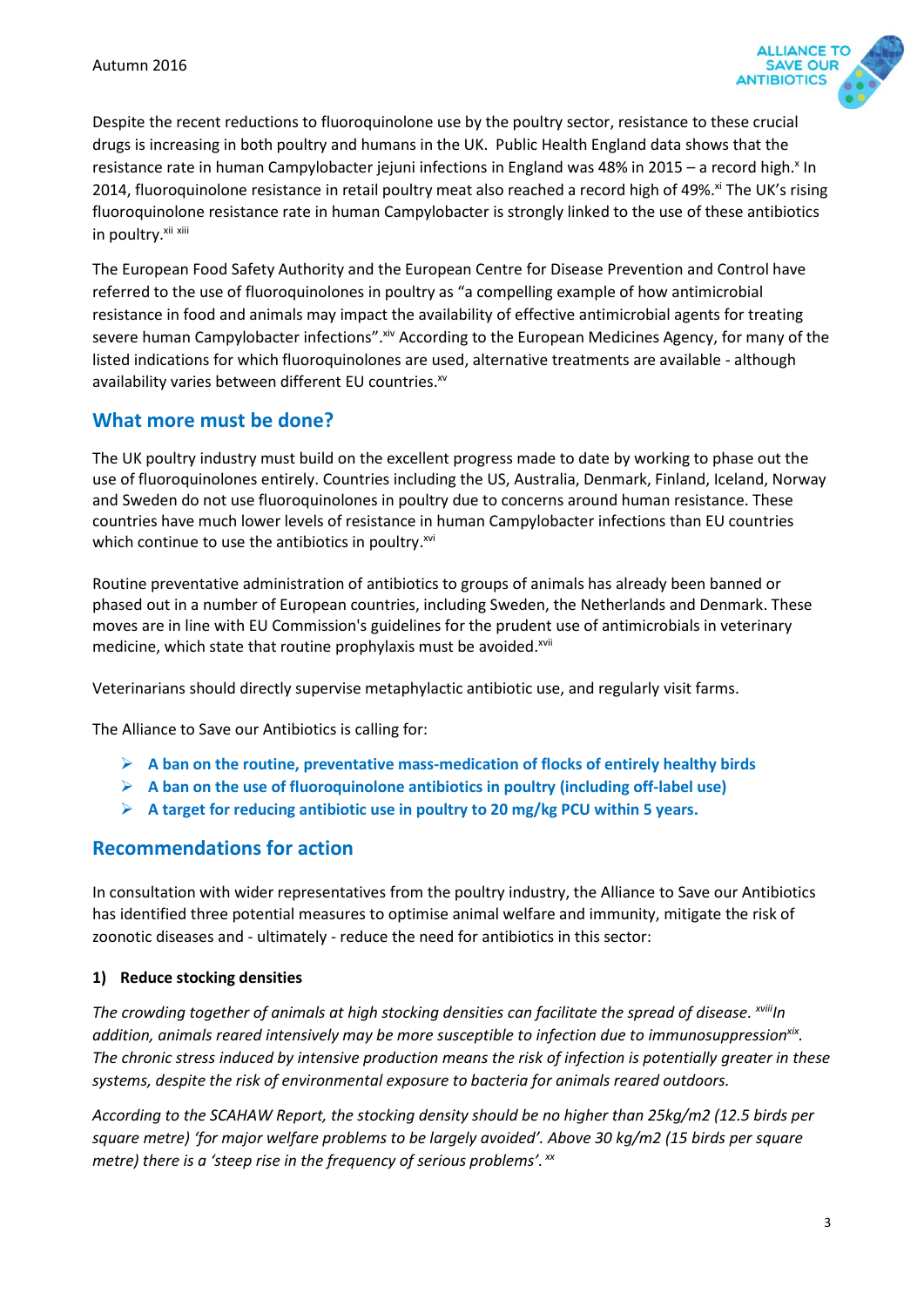

*Lower stocking densities can reduce the requirement to thin flocks (removing heavier birds from the flock for earlier slaughter), thus reducing acutely stressful events which can pre-dispose animals to infection.xxi xxii Thinning is also a reported risk factor for Campylobacter colonization of birds. xxiii*

#### **2) Choose slower-growing breeds**

*Intensively farmed chickens reared for meat are often continuously selected for rapid growth. Chronic stress resulting from rapid growth rate selection has also been shown to lead to immunosuppression in chickens, reducing their ability to fight infectionxxiv .* 

*Research suggests that Campylobacter in slower-growing breeds is more likely to remain in the gut rather than penetrating the meat and other tissues xxv (which increases the risk of human infection).* 

*While there is a need for more detailed research into the effects of fast-growing breeds on disease resistance, evidence suggests that slower-growing breeds, of the type typically used in higher welfare systems, are generally healthier and may be at lower risk of Campylobacter infection.xxvi In the Netherlands, antibiotic use in standard broilers in 2015 was over five times higher than with slowergrowing broilers.xxvii*

#### **3) Maximise bird welfare and prioritise a shift to extensive systems**

*Good animal husbandry must be a key part of strategies to prevent disease outbreaks and reduce antibiotic usage. Switching to extensive production systems could help to optimise bird health and welfare.* 

*Animals farmed with full access to the outdoors in conditions which are not overly intensive require fewer antibiotics than those farmed entirely indoors.xxviii Studies have shown that higher antibiotic usage in animals equals higher antibiotic resistance, and that pig and poultry farms which do not routinely use antibiotics tend to have lower levels of resistant bacteria. xxix xxx*

*Organic farming systems, which prohibit routine preventative antibiotic use in groups of animals, demonstrate the reduced requirement for antibiotics in extensive flocks. Studies by British government scientists of UK poultry farms showed that the majority of organic poultry farms used no antibiotics at all during the two year study.xxxi*

*Litter quality also has a correlation to enteric diseases, as well as the foot health of birds. Where indoor systems are used, high quality litter should be used and maintained.xxxii*

"In production systems with high density of animals or poor biosecurity, development and spread of infectious diseases is favoured, which leads more frequently to antimicrobial treatment...This provides favourable conditions for selection and persistence of resistant bacteria."

**European Medicines Agency**

"The prevalence of resistance in the agricultural sector is generally higher in animal species reared under intensive production systems."

**Food and Agriculture Organisation of the United Nations**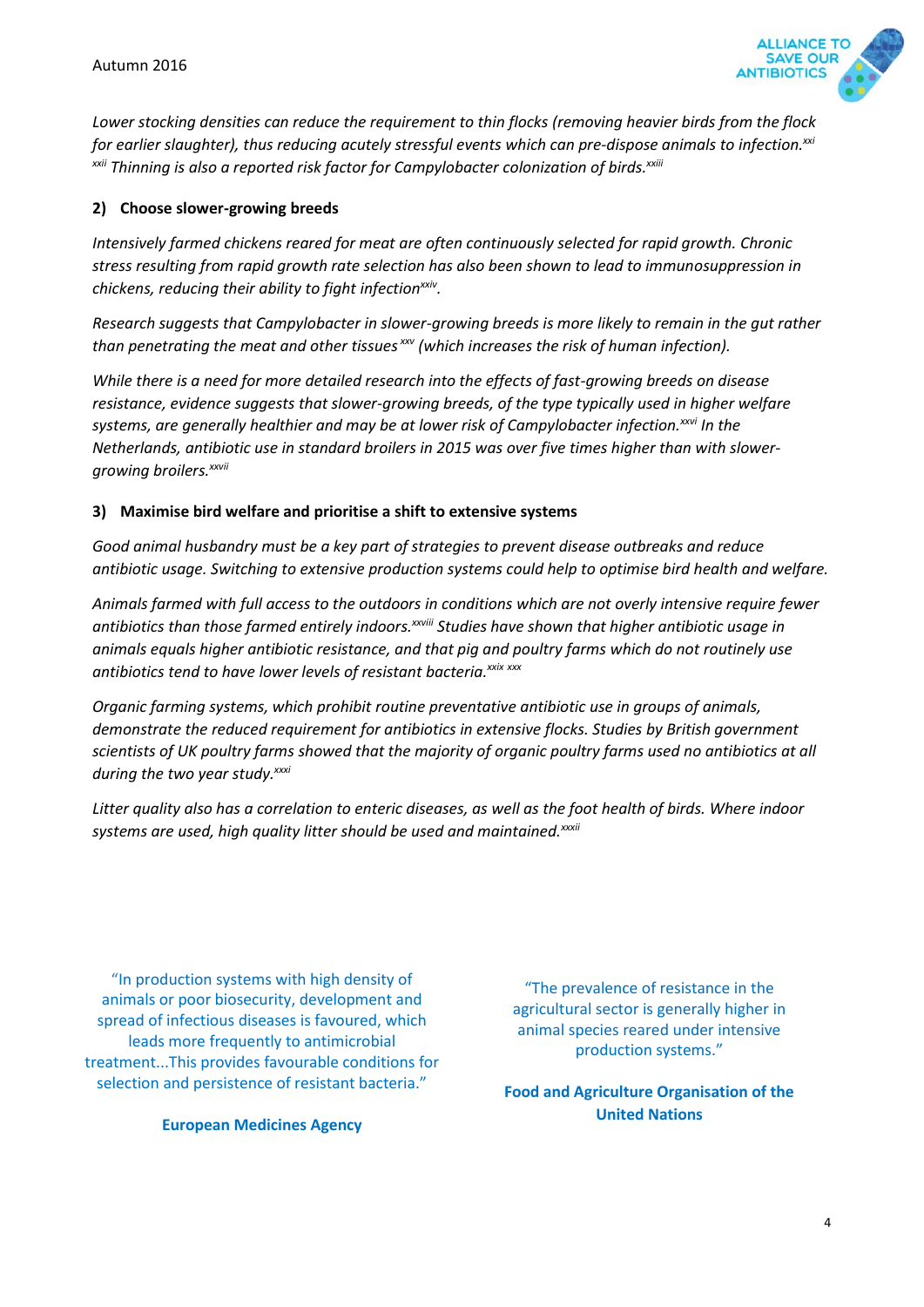



### **Proving it's possible**



#### **Public pressure prompts supply chain shift in the Netherlands**

In December 2015 the Netherlands' three biggest supermarkets, Jumbo, Albert Heijn and Lidl, announced they would stop selling meat from the fastest growing breeds of chicken (known as plofkip, or 'exploding chickens'). This move was a result of a public campaign by animal welfare organisation Wakker Dier, which aimed to shine the spotlight on the welfare implications of the huge national consumption of chicken from fast growing breeds. In 2014, the average citizen consumed 18.4 kilograms of chicken annually - most of this from fast growing birds. These birds would usually live just 42 days in a closed pen, in which time they reach a slaughter weight of at least two kilograms. The resulting health issues arising from such conditions, such as respiratory illness, lesions and cardiac problems, typically require flocks to be routinely medicated with antibiotics.

Wakker Dier's campaign resulted in sales of 'plofkip' chicken in Dutch supermarkets falling by half. This in turn has enabled farmers to switch to slower growing broilers without fear of overproduction, falling prices, or a surge in imports of chicken from other countries with lower standards.

This market certainty has supported an increased in the share of slower growing broilers in the Netherlands from around 10% in 2015 to around 20% in 2016.

These slower growing birds are less prone to health problems, meaning that reliance on routine antibiotics is reduced. Dutch figures show that 2015 levels of antibiotics used in standard broilers was over five times higher than usage levels in slower growing broilers. The impact of the Dutch retailers' commitment - and the incentive it provides for other supply chain actors - is likely to have significant positive implications for national veterinary antibiotic use levels.

## **For further information please contact**

Emma Rose Co-ordinator Alliance to Save our Antibiotics [erose@saveourantibiotics.eu](mailto:erose@saveourantibiotics.eu)

Cóilín Nunan Scientific Adviser Alliance to Save our Antibiotics [coilin.nunan@phonecoop.coop](mailto:coilin.nunan@phonecoop.coop)

#### **[www.saveourantibiotics.org](http://www.saveourantibiotics.org/)**



*The Alliance to Save Our Antibiotics is an alliance of health, medical, environmental and animal welfare groups working to stop the over-use of antibiotics in farming. It was founded by Compassion in World Farming, the Soil Association, and Sustain in 2009, and is supported by the Jeremy Coller Foundation*